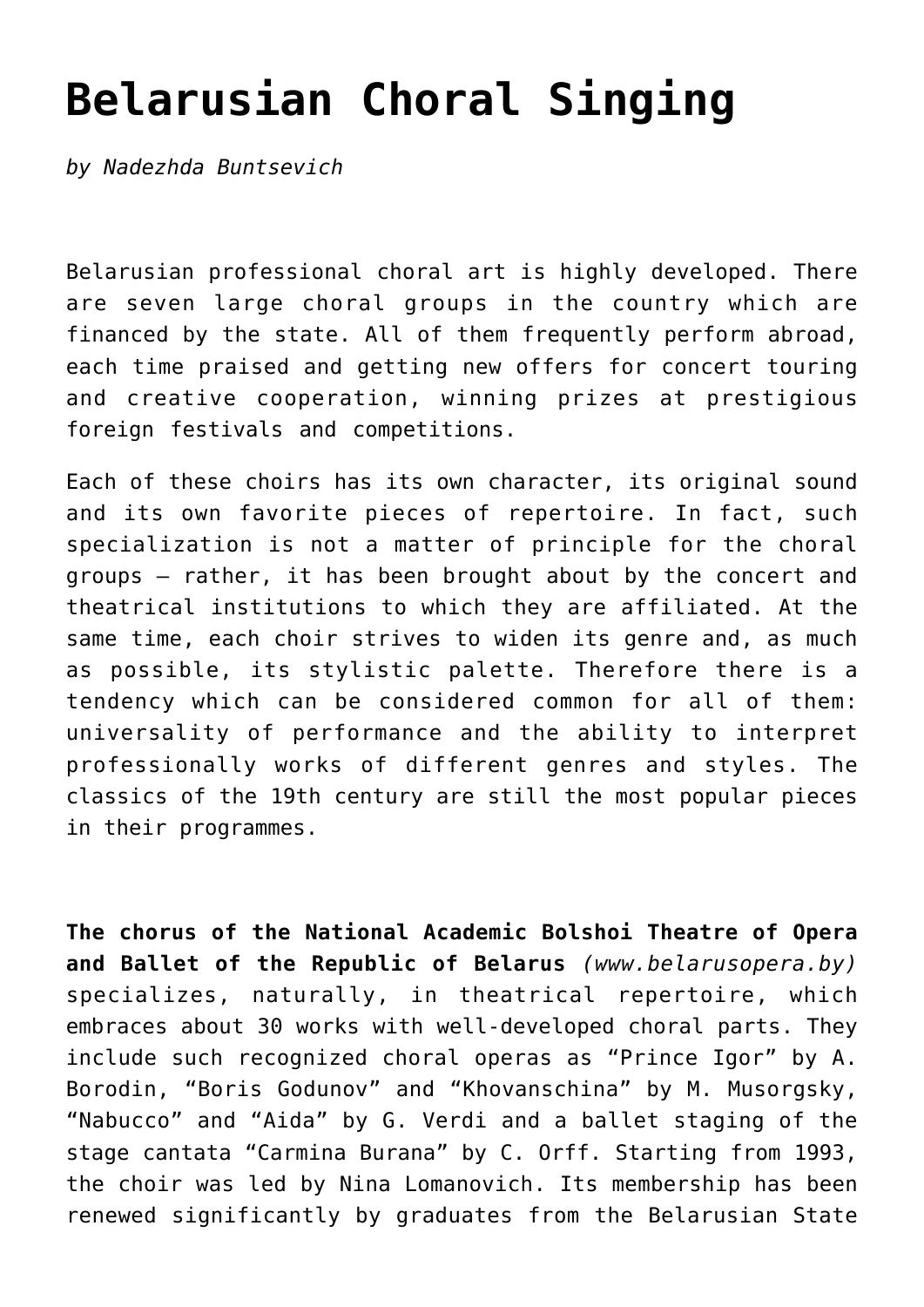Academy of Music, many of which already underwent practical training in the theater during their studies. Concert performances by the choir also are a success – both a capella and with orchestra. A good choice of repertoire, including complex choral pieces, concert performances of operas which are not in the theater's repertoire – all these factors contribute to the constant improvement of an already highly professional choir. The large size of the group (it consists of 70 singers) doesn't prevent the choir from enjoying a wellblended sound and perfect rhythmic ensemble, and it contributes to colorful timbre. It also enables it to perform in a large diversity of size of combinations of choral and ensemble groups, as required by various opera scores.



*The chorus of the National Academic Bolshoi Theatre of Opera and Ballet of the Republic of Belarus*

During its 70-year history **the State Academic Choir (Capella) of the Republic of Belarus named after G. Schirma** *([www.philharmonic.by](http://www.philharmonic.by))* has changed its creative path several times. It was founded in 1939 as an amateur choir which sang Belarusian folk songs collected and arranged by folklorist and chorus master Grigory Schirma. Having obtained the status of a state choir, the group enlarged its repertoire. Alongside its purely vocal activities, it started to use a choreographic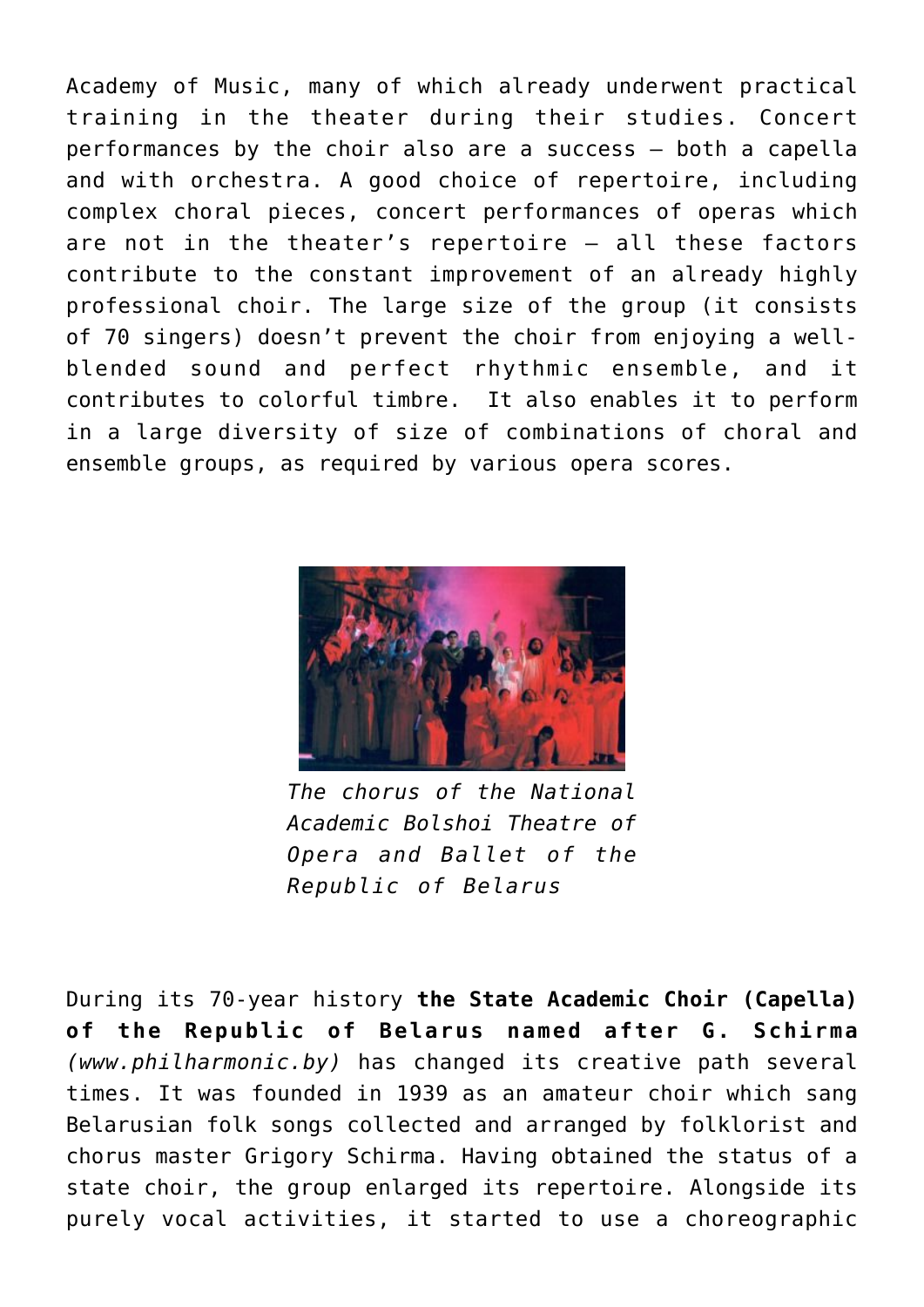ensemble and instrumental accompaniment. Today the choir still consists exclusively of choral singers, but it successfully performs with the best orchestras of the world. The repertoire of the group includes not only secular choral classics, but also religious works of different epoques and modern works by Belarusian composers. In the last decade the singers have mastered the opera genre, participating in opera performances in other countries; such performances have included "Aida", "La Traviata" and "Nabucco" by G. Verdi, "Tosca" and "Sister Angelica" by G. Puccini, "The Sleepwalker" by V. Bellini, "Fidelio" by L. van Beethoven and "The Mastersingers of Nuremberg" and the "Ring Cycle" by R. Wagner. Since 1987, the choir has been directed by a representative of the St. Petersburg choral school, Liudmila Efimova. The group's manner of performing is characterized by using "large strokes of the paint brush" and vivid contrasts in order to underline the structure of the pieces they perform.

**The Academic Choir of the Belarusian National State Television and Radio Company** *([www.tvr.by/rus/musiccol.asp?pr=choir](http://www.tvr.by/rus/musiccol.asp?pr=choir))* was created in 1931 and during the pre-war era it worked exclusively on air. From the 1960s to the 1980s its primary task was to continuously add to the audio archives with recordings of Belarusian academic music and arrangements of folksongs. However, in the 1990s this group also started touring. For more than 40 years the choir was led by the famous Victor Rovdo; since 2008, after his death, it has been headed by Olga Yanum, a graduate of the Belarusian State Academy of Music specializing in choral conducting and singing. Nowadays the choir is involved in a new creative search, turning to the most recent Belarusian scores. Nevertheless, taking into consideration the kaleidoscopic nature of the repertoire of the choir, the group's performances of religious music of different denominations remain their uneclipsed achievement.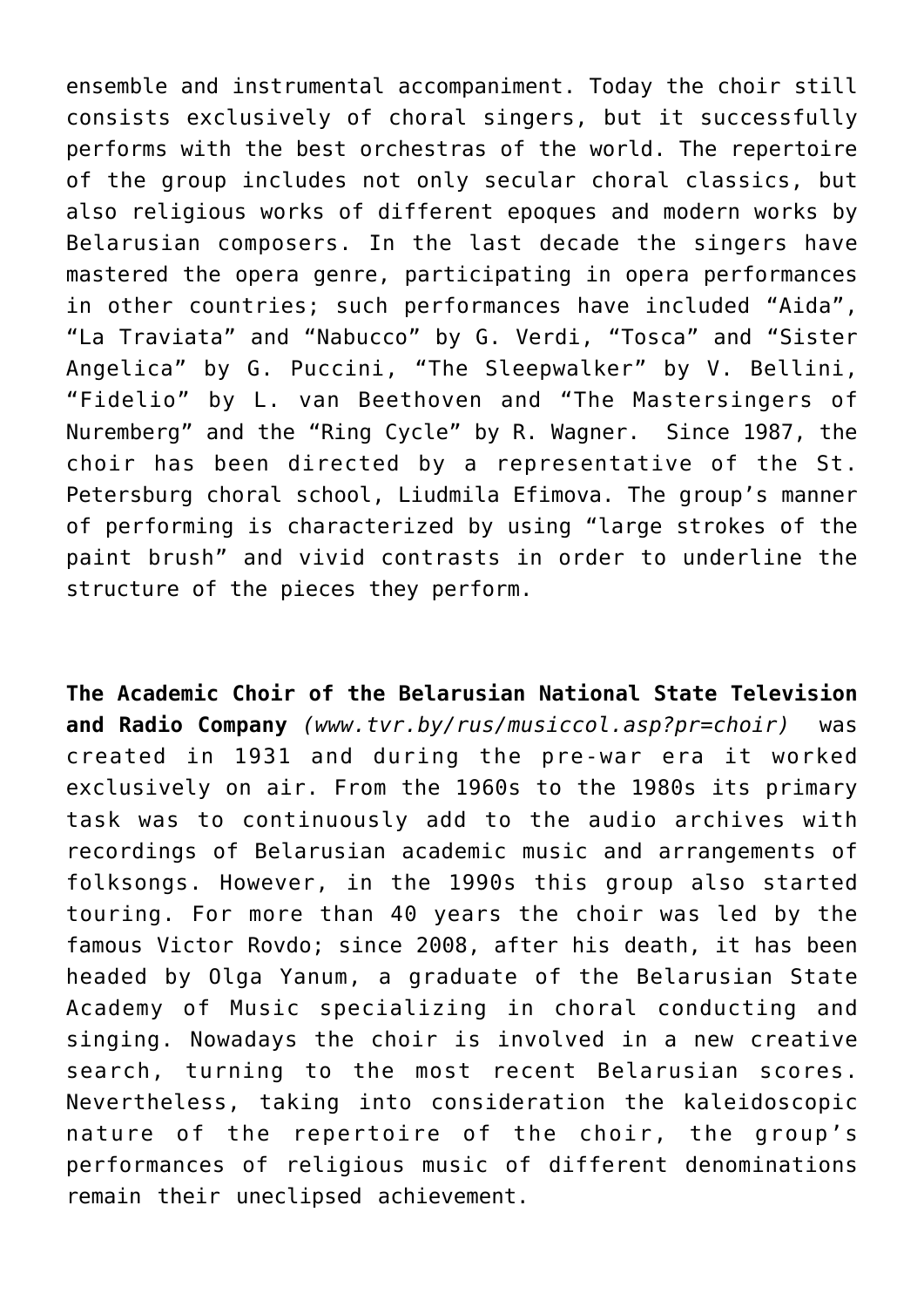Belarusian folk songs are within the repertoire of most choral groups in the country, but the **National Academic Folk Choir named after G. Tsitovich** (*<http://belhor.org/>)*, founded in 1952, really specializes in this sphere. This group was created by the famous folklorist and chorus master G. Tsitovich (the 100<sup>th</sup> anniversary of his birth was celebrated recently). As far back as in the pre-war period he headed an amateur village chorus which sang in a folk manner – using the so-called "open" sound, a kind of singing in which vowels are sung as they sound in speech, in contrast to the rounded, reduced sound of academically trained voices. This group, for the most part, became the creative laboratory for the further development of the country's choral folk singing which, as time went by, began to progress not only spontaneously, but also in an organized and professional manner. G. Tsitovich also prepared his successor: Mikhail Drinevsky became the chorus-master straight after graduating from the Belarusian State Conservatory. Nowadays, many members of the choir are graduates of the Belarusian State University of Culture and Arts, where students study folk singing. Apart from the choir, the group includes a choreographic company as well as an orchestral company in which folk instruments are present. This makes possible not only the performance of separate pieces, but also of complete theatrical compositions. Recently the choral group's repertoire has been enriched by academic *a cappella* works and arrangements of original songs. But the top achievement of the group is the reconstruction of the ritual of the Belarusian wedding which was made on the basis of true folksongs in collaboration with folk music specialist Zinaida Mozheiko and composer Vyacheslav Kuznetsov. Folk choirs are among the most popular Belarusian groups abroad. Annually this group makes more than 70 guest performances, touring over Europe, as well as Turkey, Canada, China and other countries.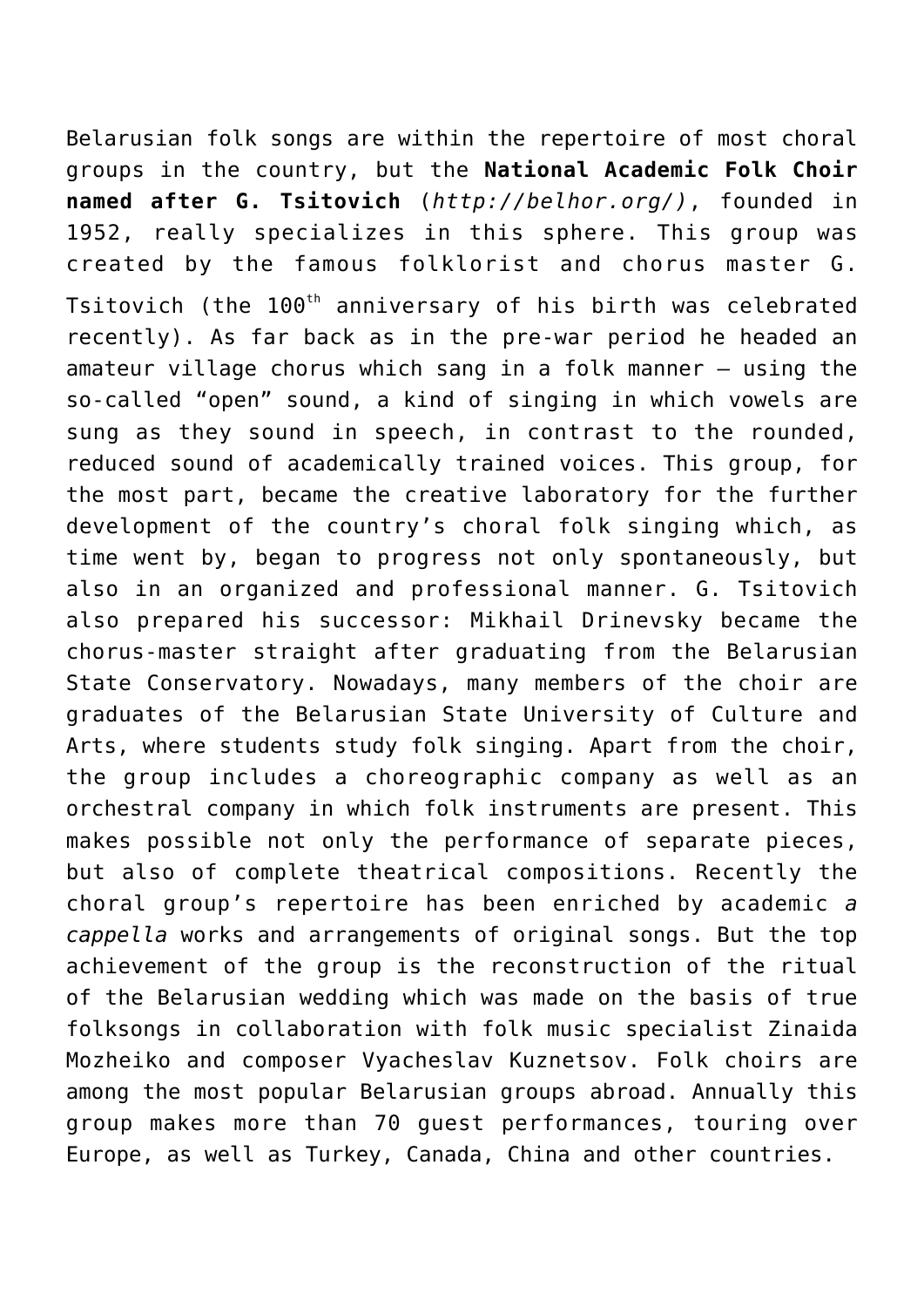

*The National Academic Folk Choir named after G. Tsitovich*

**The Belarusian State Chamber Choir** *([www.philharmonic.by\)](http://www.philharmonic.by)* was founded in 1988 as the result of a so-called "creative competition" between two amateur groups, but its rival didn't lose out either: today it's another philharmonic group – the vocal ensemble "Camerata". Whereas the priorities of the organizer and first director of the Chamber Choir, Igor Matiukhov, lay primarily with very early music on the one hand and and very recent works on the other, Natalia Mikhailova, who became the head of the group in 2000, strives to further widen its stylistic and genre palette. Brilliantly performing religious works, the choir even sings jazz pieces, with other repertoire ranging from staged concert performances, including some involving other groups and invited soloists, right to opera scenes by Belarusian composers.

**The Musical Capella "Sonorus"** (*[http://sonorus.by](http://sonorus.by/))* started in 1992, when in Molodechno, a town not far from Minsk, a regional chamber choir of the same name appeared, consisting of graduates and teachers of the Molodechno musical college as well as of leaders of independent choirs. The initiative of the organizer and director Alexey Schut allowed the new group to make a rapid and successful career. "Sonorus", which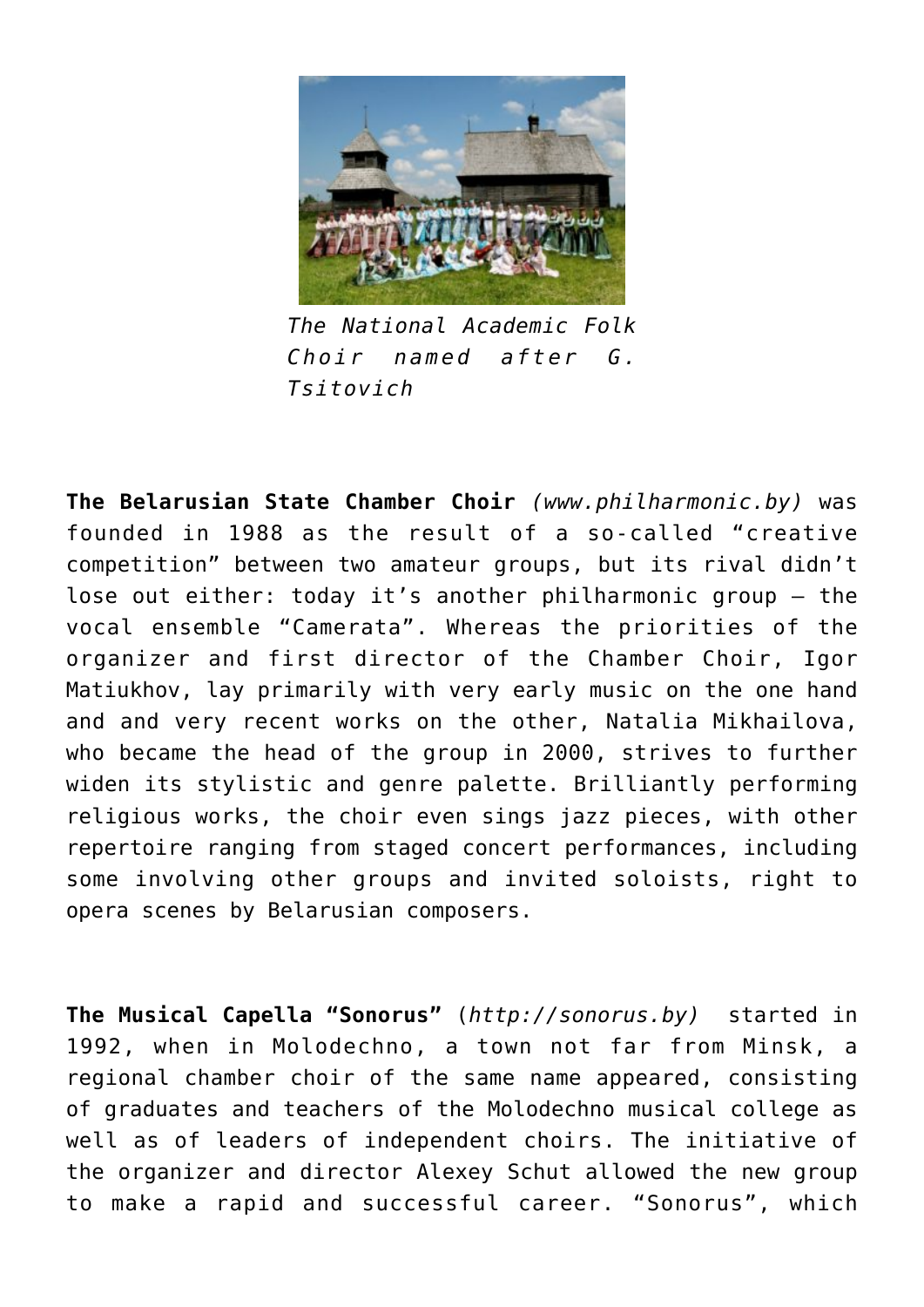appeared at the dawn of Belarusian statehood (Belarus, previously part of the USSR, became independent in 1991), aspires to renew the best traditions of musical capellas, which were wide-spread in the 18th century, when the Belarusian lands were part of the Polish-Lithuanian Commonwealth. Today the capella includes a choir, soloists and an orchestra, which allows it to include large-scale vocal and symphonic pieces in its repertoire. The group often goes on tour all over Belarus, performing its educational functions. Works of Belarusian composers of different periods are a significant part of its repertoire. Lately the choir has also frequently taken part in events where music alternates with literary contribtuions, and even in musical performances based on works of musical and poetic classics, fairytale operas and ballets. Last but not least, two years ago the group came to stage the chamber opera "The Little Prince", which was written at its request by the Belarusian composer Andrey Mdivani.

**The Chorus of the State Academic Musical Theater** (*[www.musicaltheatre.by](http://www.musicaltheatre.by)*) doesn't usually perform outside the State Academy, except in gala concerts. Nevertheless its work in performances and particularly in musicals arouses admiration. The members of the choir, mainly young graduates of the Belarusian State Academy of Music, learned to move so delightfully that their agility sometimes reaches the standard of professional dancers. The management of the theater, which has recently changed, has not refused to continue staging musical comedies, classical operettas and musicals, but also begun to lay emphasis on the singers' concert activity, including in the academic sphere. This tendency also applies to the theatre chorus lead by Svetlana Petrova.

One of the paradoxes of Belarusian culture is its sharp discrepancy between supply and demand. The level of